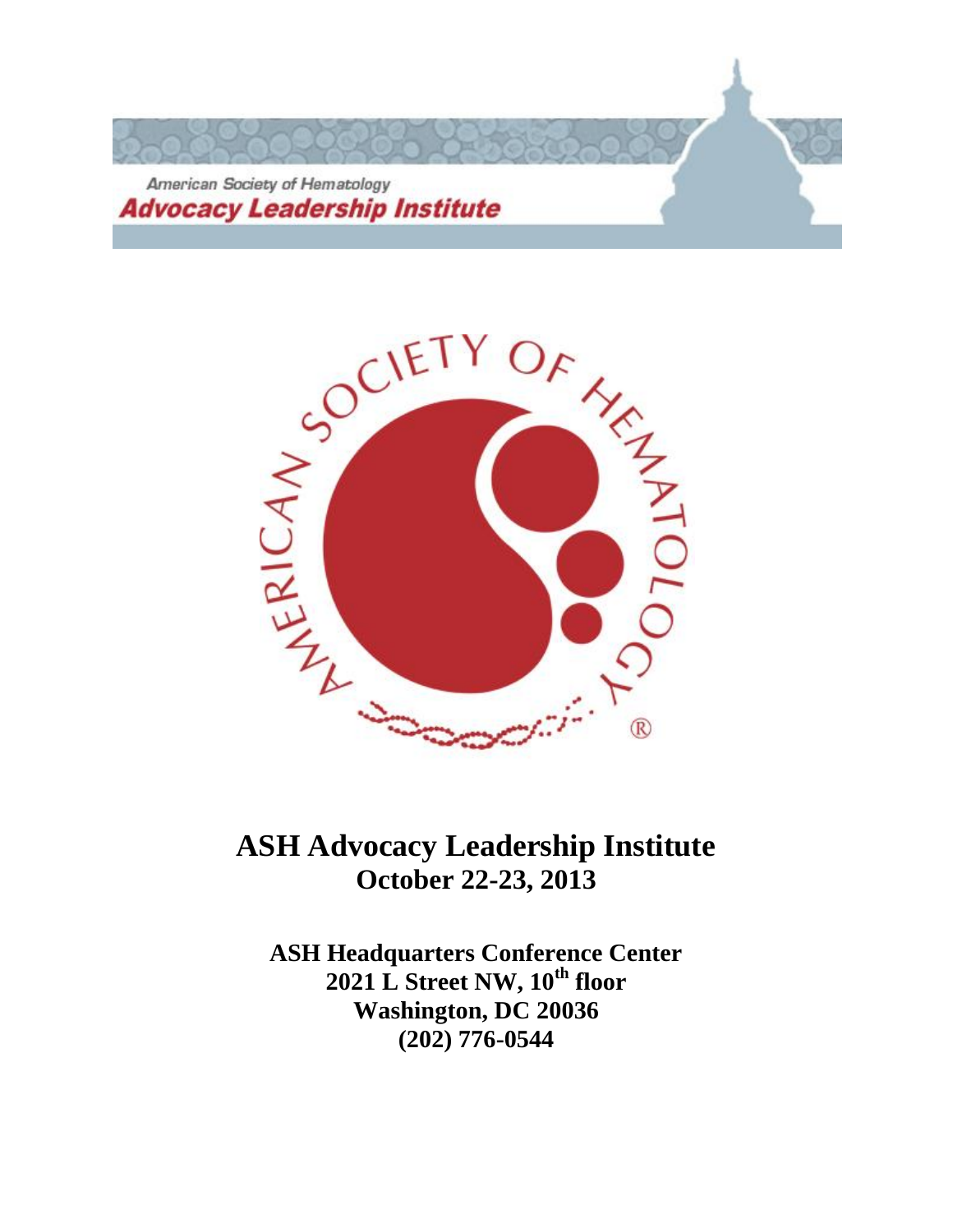

# **AGENDA**

# **Third Annual ASH Advocacy Leadership Institute October 22-23, 2013 ASH Headquarters Conference Center 2021 L Street NW, 10th floor Washington, DC 20036**

# *Objectives:*

- Participants will gain an understanding of how the federal legislative and regulatory processes work;
- Participants will learn about ASH's position on key policy issues;
- Participants will learn how to become effective advocates for hematology and will demonstrate new skills during visits with their congressional delegation;
- Participants will learn about the role of media in policy development and engage in media training to develop skills to use in future interactions with the media;
- Participants will learn how ASH is involved in policy development;
- Participants will learn what opportunities are available through ASH to get involved in advocacy and other Society activities.

# **Tuesday, October 22, 2013**

| 8:00 a.m. | <b>Breakfast Available</b>                                                                                                                                    |
|-----------|---------------------------------------------------------------------------------------------------------------------------------------------------------------|
| 8:30 a.m. | <b>Welcome and Introductory Remarks</b><br>Alan Lichtin, MD<br>Chair, 2013 ASH Advocacy Leadership Institute                                                  |
|           | <b>Overview of Workshop Objectives</b><br>Alan Lichtin, MD                                                                                                    |
| 9:00 a.m. | <b>Overview of the Budget and Appropriations Process</b>                                                                                                      |
|           | <b>How the Appropriations Process Should Work</b><br>$\bullet$<br>Suzanne Leous, MPA<br>ASH Director of Government Relations, Practice and Scientific Affairs |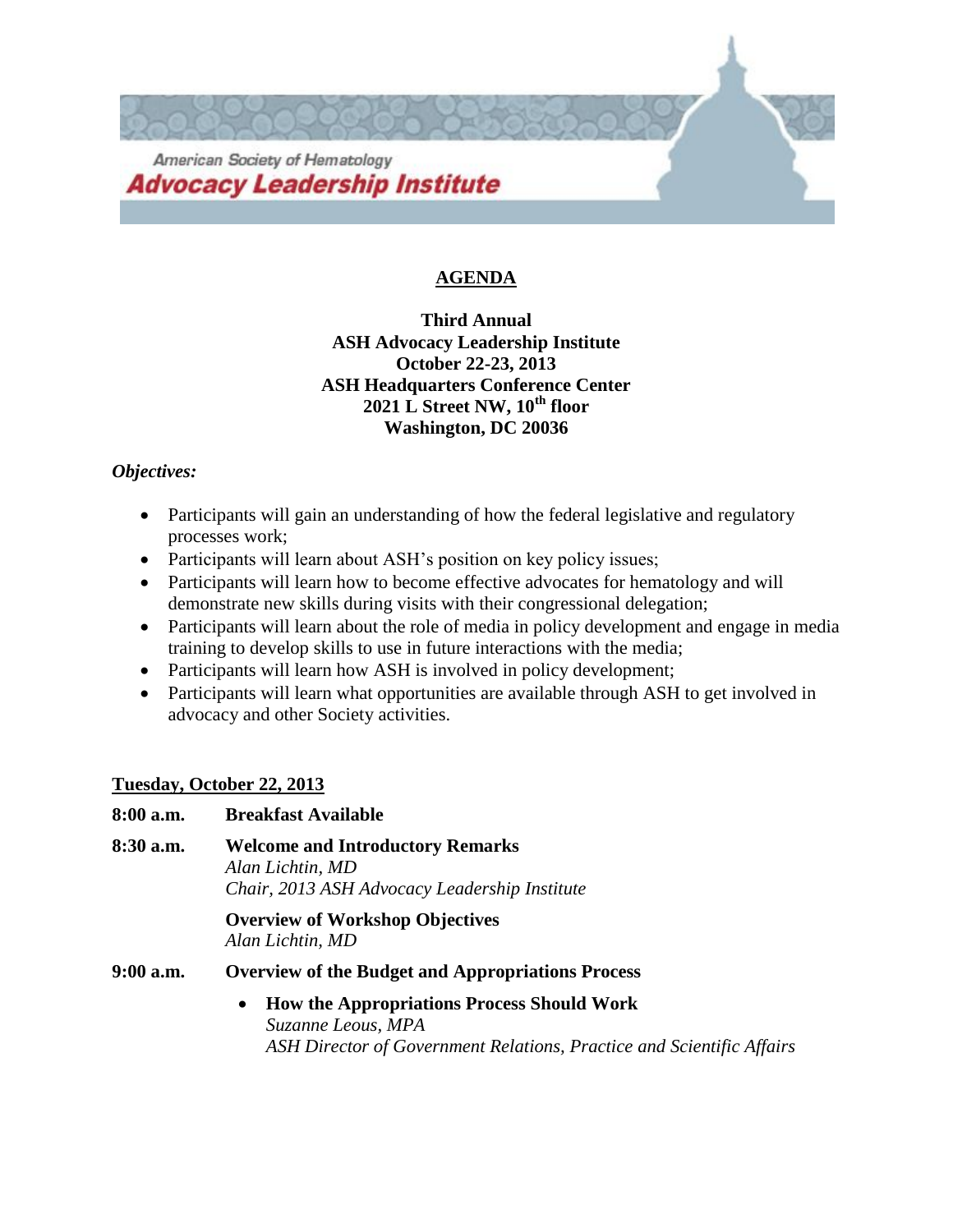#### **National Debt Debate and Impact on Health Funding**

*Emily Holubowich, MPP Executive Director, Coalition for Health Funding Co-Chair, NDD United Senior Vice President, Cavarocchi Ruscio Dennis Associates*

#### **10:15 a.m. Federal Entitlement Programs**

#### **Medicare Physician Payment** *Ellen Riker ASH Consultant Senior Vice President, Cavarocchi Ruscio Dennis Associates*

 **Implementation of the Affordable Care Act** *Johanna Gray, MPA Vice President, Cavarocchi Ruscio Dennis Associates*

#### **11:30 a.m. BREAK – Lunch Available**

## **11:45 a.m. Working Lunch: Overview of ASH Programs, Activities, and Opportunities and How You Can Get Involved**

*Matthew Gertzog, MBA, CAE ASH Deputy Executive Director*

- ASH Academy *(Charles Clayton and Karen Kayoumi)*
- ASH Fundraising, Awards, and Diversity Programs *(Patricia Frustace)*
- ASH Image Bank *(Deborah Christian)*
- ASH International Programs *(Chase Willett)*
- ASH Practice Programs & Resources *(Stephanie Kaplan)*
- ASH Advocacy *(Suzanne Leous, MPA)*
	- o Perspective of Previous ALI Graduates
		- *Jonathan Hoggatt, PhD (2011 ALI Graduate)*
		- *Lawrence S. Lamb, Jr., PhD (2012 ALI Graduate)*

#### **12:45 p.m. BREAK**

#### **1:00 p.m. Workshop Session: Media Training**

*Jenifer Hamilton, CAE ASH Director of Communications*

*Andrea Slesinski ASH Communications Manager*

*Mark Senak, Esq*. *Senior Vice President & Partner, FleishmanHillard*

- ASH In the News A Look at ASH's Media Relations Efforts
- Role of the Media in Advocacy and Policy Development
- General Media/Interviewing Tips
- Role Playing